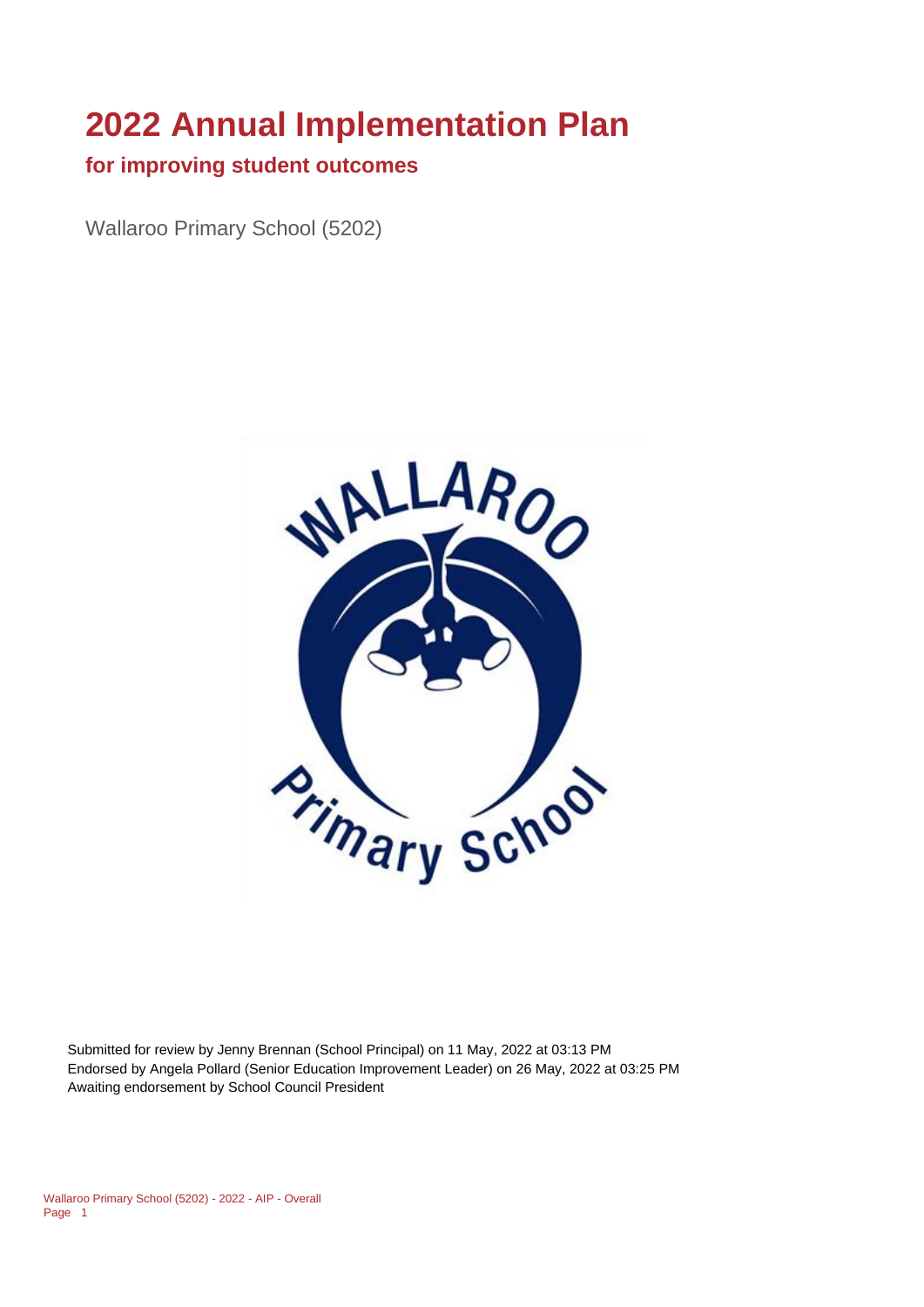| Goal 1                                      | <b>2022 Priorities Goal</b><br>Some of our students have thrived in the remote learning environment, others have maintained their learning progress, and some<br>need extra learning and wellbeing support despite the best efforts of their teachers and families. In 2022 we will continue to focus on<br>student learning - with an increased focus on numeracy - and student wellbeing through the 2022 Priorities Goal, a learning Key<br>Improvement Strategy and a wellbeing Key Improvement Strategy. We will teach and support each student at their point of need and<br>in line with FISO.                                                                                                                                                                                                                                                                                                                                                                                                              |
|---------------------------------------------|--------------------------------------------------------------------------------------------------------------------------------------------------------------------------------------------------------------------------------------------------------------------------------------------------------------------------------------------------------------------------------------------------------------------------------------------------------------------------------------------------------------------------------------------------------------------------------------------------------------------------------------------------------------------------------------------------------------------------------------------------------------------------------------------------------------------------------------------------------------------------------------------------------------------------------------------------------------------------------------------------------------------|
| 12 Month Target 1.1                         | To increase the percentage of students Years F-6 who achieve at and above expected growth in the Victorian Curriculum:<br>Writing from 40% to (2020) 42%. This is equates to:<br>- Year 1: 6 students<br>- Year 2: 8 students<br>- Year 3: 6 students<br>- Year 4: 7 students<br>- Year 5: 5 students<br>- Year 6: 9 students<br>Number and algebra from 40% (2020) to 42%. This is equates to:<br>- Year 1: 6 students<br>- Year 2: 8 students<br>- Year 3: 6 students<br>- Year 4: 7 students<br>- Year 5: 5 students<br>- Year 6: 9 students<br>To increase the percentage of positive endorsement in the Attitudes to School Survey factors of:<br>Sense of confidence from 74% (2019) to 76% in 2022 (this equates to 35 students).<br>Self-regulation and goal setting from 81% (2019) to 83% in 2022 (this equates to 38 students).<br>To increase the percentage of students with less than 20 days absence from 65% (2019) to 67% (this equates to 67 students with<br>less than 20 days absent in 2022). |
| KIS <sub>1</sub><br>Priority 2022 Dimension | Learning - Support both those who need extra support and those who have thrived to continue to extend their learning, especially in<br>numeracy                                                                                                                                                                                                                                                                                                                                                                                                                                                                                                                                                                                                                                                                                                                                                                                                                                                                    |
| <b>Actions</b>                              | Strengthen staff capability to use consistent evidence-based practice in teaching to enhance student learning outcomes.                                                                                                                                                                                                                                                                                                                                                                                                                                                                                                                                                                                                                                                                                                                                                                                                                                                                                            |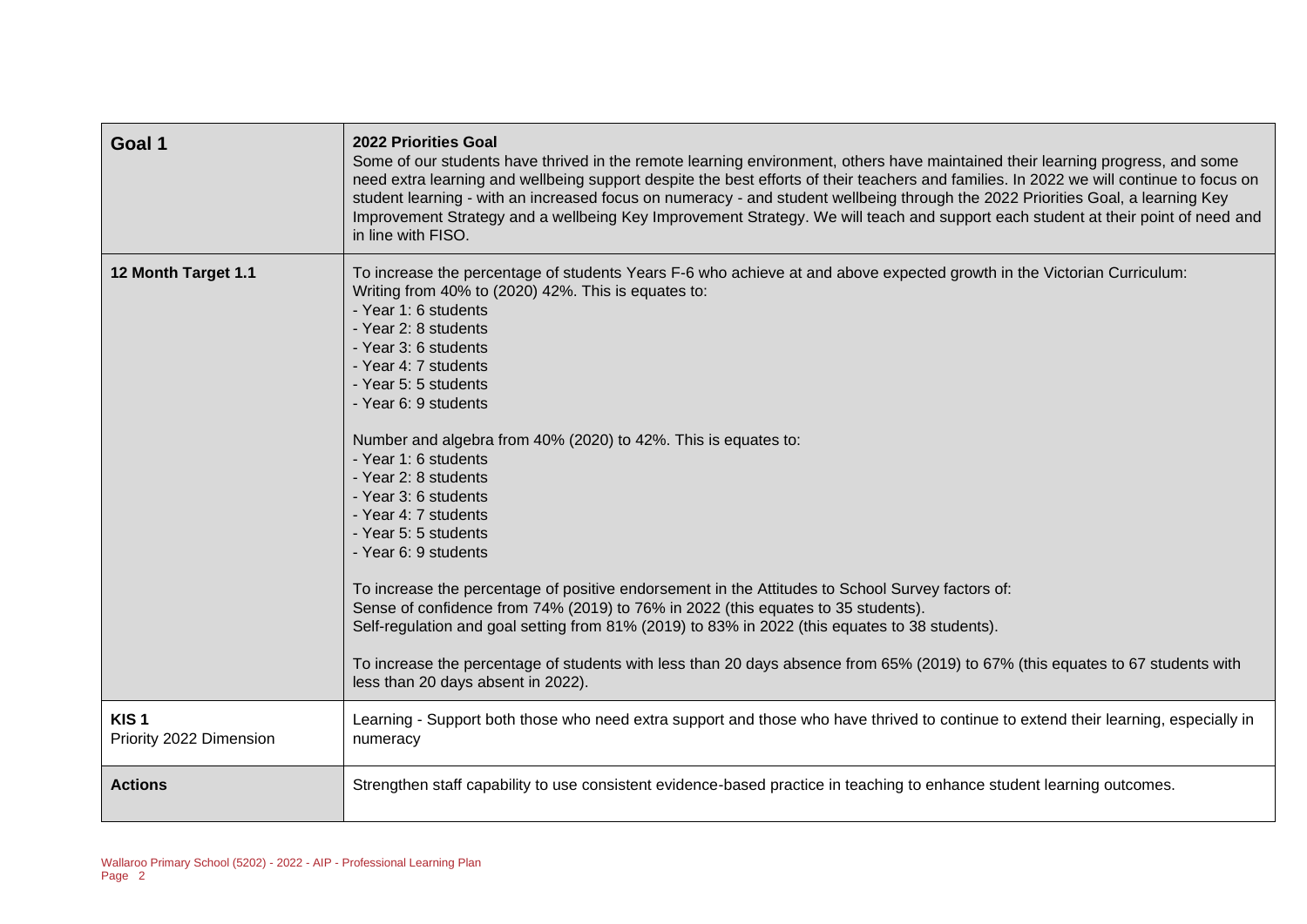| <b>Outcomes</b>                                                                                                                                                                                                                              | Students will:<br>- demonstrate their progression of learning through work samples and formative assessment practices within a lesson.<br>Staff will:<br>- effectively implement the school pedagogical model when planning and delivering a lesson,<br>- utilise peer coaching/observations and feedback to improve their practice to enhance student outcomes.<br>Leaders will:<br>- use multiple sources of evidence to track peer coaching (Mathematics) and pedagogical model implementation including barriers<br>and enablers. |                                                                                                             |                                 |                                  |                                                                                                                                                                                                                                                             |
|----------------------------------------------------------------------------------------------------------------------------------------------------------------------------------------------------------------------------------------------|---------------------------------------------------------------------------------------------------------------------------------------------------------------------------------------------------------------------------------------------------------------------------------------------------------------------------------------------------------------------------------------------------------------------------------------------------------------------------------------------------------------------------------------|-------------------------------------------------------------------------------------------------------------|---------------------------------|----------------------------------|-------------------------------------------------------------------------------------------------------------------------------------------------------------------------------------------------------------------------------------------------------------|
| <b>Success Indicators</b>                                                                                                                                                                                                                    | Student formative assessment data and teacher Victorian Curriculum judgement data.<br>- Staff records and observations of student progress.<br>- Staff notes from meetings, lesson plans, observation notes, notes from peer coaching or learning.                                                                                                                                                                                                                                                                                    |                                                                                                             |                                 |                                  |                                                                                                                                                                                                                                                             |
| <b>Activities and Milestones</b>                                                                                                                                                                                                             |                                                                                                                                                                                                                                                                                                                                                                                                                                                                                                                                       | <b>People Responsible</b>                                                                                   | Is this a PL<br><b>Priority</b> | When                             | <b>Funding Streams</b>                                                                                                                                                                                                                                      |
| Literacy Leader and Mathematics Learning Specialist (Numeracy<br>Leader) to provide professional development to colleagues in<br>Statistics and Probability.                                                                                 | Writing and Number and Algebra, Measurement and Geometry and                                                                                                                                                                                                                                                                                                                                                                                                                                                                          | $\triangleright$ Learning Specialist(s)<br>$\overline{\boxtimes}$ PLT Leaders<br>$\triangledown$ Teacher(s) | <b>☑</b> PLP<br>Priority        | from:<br>Term 1<br>to:<br>Term 4 | \$8,000.00<br>$\overline{\mathbf{M}}$ Equity funding will<br>be used<br>$\Box$ Disability Inclusion<br>Tier 2 Funding will be<br>used<br>$\Box$ Schools Mental<br><b>Health Menu items</b><br>will be used which<br>may include DET<br>funded or free items |
| All teachers to participate in teaching and learning observations<br>with Mathematics Learning Specialist to ensure consistent practice<br>of authentic learning tasks and use of assessment to gauge<br>student understanding and progress. |                                                                                                                                                                                                                                                                                                                                                                                                                                                                                                                                       | $\triangleright$ Learning Specialist(s)<br>$\overline{\mathbf{z}}$ Teacher(s)                               | <b>☑</b> PLP<br>Priority        | from:<br>Term 1<br>to:<br>Term 4 | \$47,333.50<br>$\triangleright$ Equity funding will<br>be used                                                                                                                                                                                              |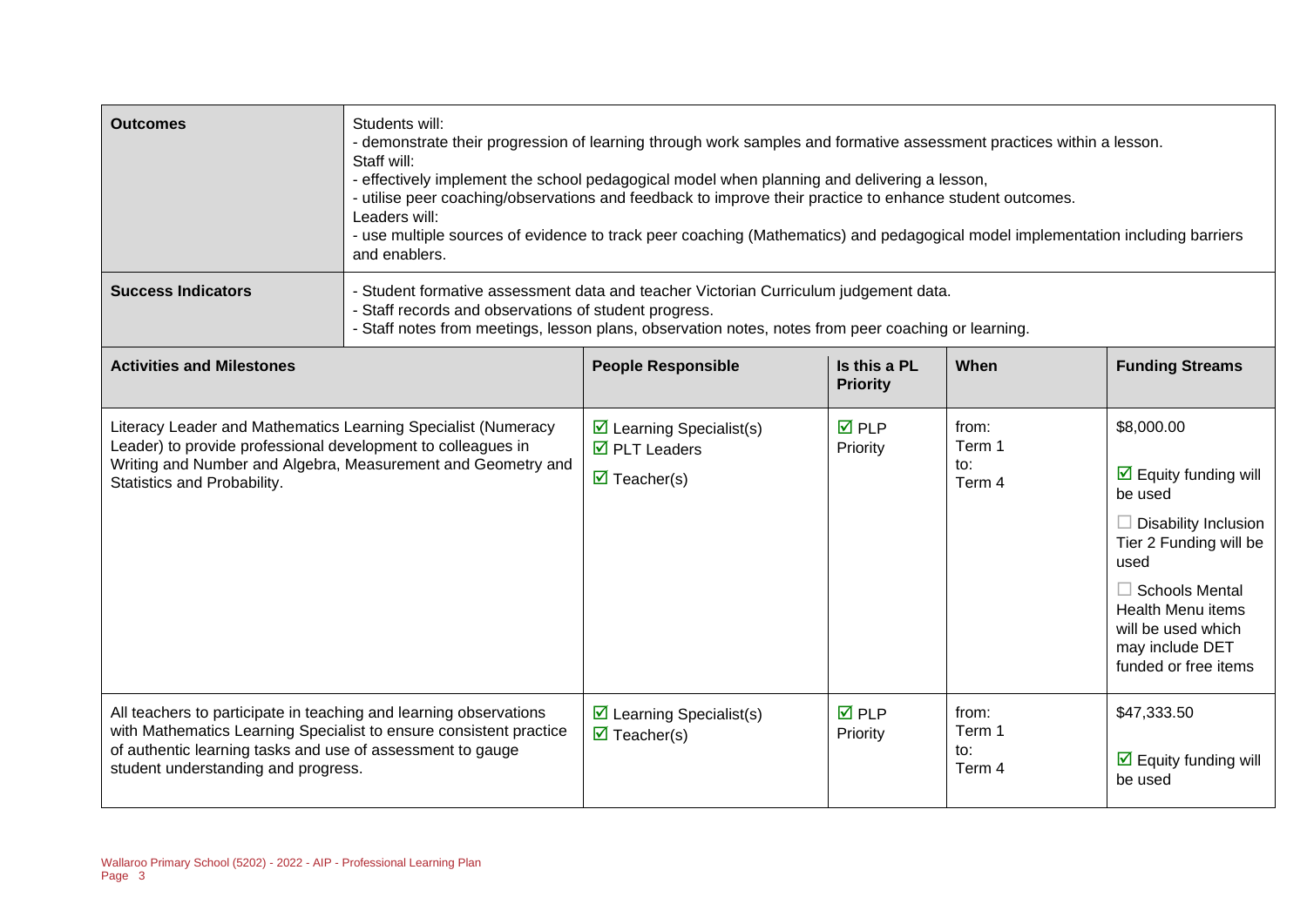|                                                                                                                                                                  |                                                                   |                          |                                  | $\Box$ Disability Inclusion<br>Tier 2 Funding will be<br>used<br>$\Box$ Schools Mental<br><b>Health Menu items</b><br>will be used which<br>may include DET<br>funded or free items                                                           |
|------------------------------------------------------------------------------------------------------------------------------------------------------------------|-------------------------------------------------------------------|--------------------------|----------------------------------|-----------------------------------------------------------------------------------------------------------------------------------------------------------------------------------------------------------------------------------------------|
| Mathematics Learning Specialist will provide weekly intervention<br>and enrichment for identified students in Numeracy as part of our<br>Tutor Learning Program. | $\triangleright$ Learning Specialist(s)<br>$\boxtimes$ Student(s) | $\Box$ PLP<br>Priority   | from:<br>Term 1<br>to:<br>Term 4 | \$3,866.00<br>$\triangleright$ Equity funding will<br>be used<br>$\Box$ Disability Inclusion<br>Tier 2 Funding will be<br>used<br>$\Box$ Schools Mental<br>Health Menu items<br>will be used which<br>may include DET<br>funded or free items |
| Literacy Leader to facilitate writing moderation sessions of student<br>work samples.                                                                            | $\overline{\boxtimes}$ PLT Leaders<br>$\triangledown$ Teacher(s)  | <b>☑</b> PLP<br>Priority | from:<br>Term 1<br>to:<br>Term 4 | \$6,660.00<br>$\overline{\mathbf{y}}$ Equity funding will<br>be used<br>$\Box$ Disability Inclusion<br>Tier 2 Funding will be<br>used<br>$\Box$ Schools Mental<br><b>Health Menu items</b><br>will be used which                              |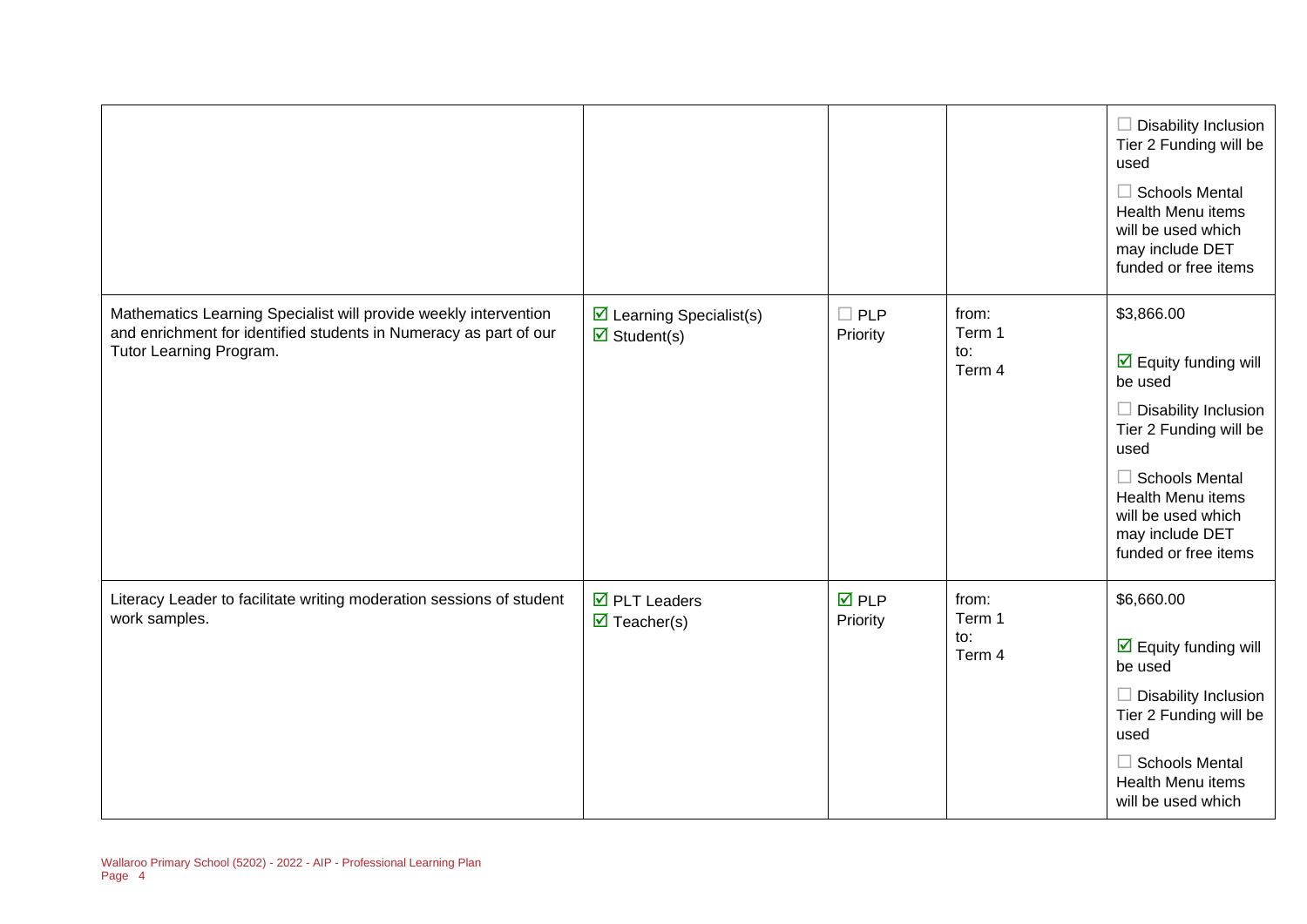|                                                                                                            |                                                     |                                |                                  | may include DET<br>funded or free items                                                                                                                                                                                                                |
|------------------------------------------------------------------------------------------------------------|-----------------------------------------------------|--------------------------------|----------------------------------|--------------------------------------------------------------------------------------------------------------------------------------------------------------------------------------------------------------------------------------------------------|
| Staffing to assist in the whole school implementation of literacy,<br>numeracy and wellbeing measures.     | ☑ Assistant Principal<br>$\triangledown$ Teacher(s) | $\Box$ PLP<br>Priority         | from:<br>Term 1<br>to:<br>Term 4 | \$158,218.80<br>$\overline{\mathbf{y}}$ Equity funding will<br>be used<br>$\Box$ Disability Inclusion<br>Tier 2 Funding will be<br>used<br>$\Box$ Schools Mental<br>Health Menu items<br>will be used which<br>may include DET<br>funded or free items |
| Leadership team to develop whole school digital continuum tracker<br>via Sentral Platform.                 | ■ Leadership Team                                   | $\Box$ PLP<br>Priority         | from:<br>Term 1<br>to:<br>Term 1 | \$0.00<br>$\Box$ Equity funding will<br>be used<br>$\Box$ Disability Inclusion<br>Tier 2 Funding will be<br>used<br>$\Box$ Schools Mental<br>Health Menu items<br>will be used which<br>may include DET<br>funded or free items                        |
| Leadership team to provide training to teaching staff on use of<br>continuum tracker via Sentral Platform. | ■ Leadership Team<br>$\triangledown$ Teacher(s)     | $\overline{M}$ PLP<br>Priority | from:<br>Term 1                  | \$0.00                                                                                                                                                                                                                                                 |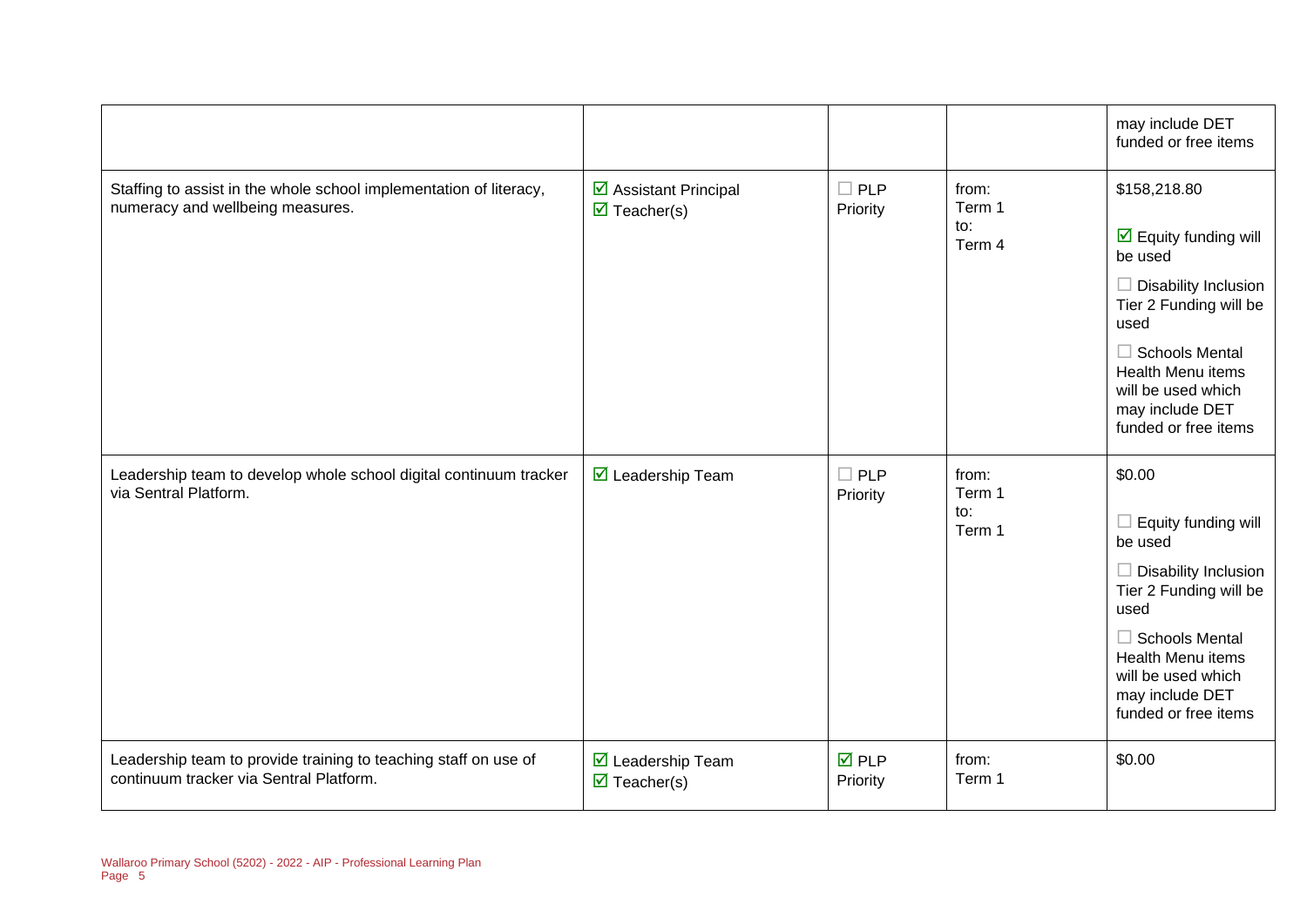|                                                                                                                                                                   |                                                                                                                                                                                         |                                                                           |                           | to:<br>Term 1                    | $\Box$ Equity funding will<br>be used<br>$\Box$ Disability Inclusion<br>Tier 2 Funding will be<br>used<br>$\Box$ Schools Mental<br>Health Menu items<br>will be used which<br>may include DET<br>funded or free items                  |
|-------------------------------------------------------------------------------------------------------------------------------------------------------------------|-----------------------------------------------------------------------------------------------------------------------------------------------------------------------------------------|---------------------------------------------------------------------------|---------------------------|----------------------------------|----------------------------------------------------------------------------------------------------------------------------------------------------------------------------------------------------------------------------------------|
| Teaching staff to use continuum tracker to monitor student learning<br>outcomes in literacy and numeracy. Data to be reviewed twice<br>each term in PLT meetings. |                                                                                                                                                                                         | $\overline{\mathbf{M}}$ PLT Leaders<br>$\overline{\mathbf{M}}$ Teacher(s) | $\square$ PLP<br>Priority | from:<br>Term 1<br>to:<br>Term 4 | \$0.00<br>$\Box$ Equity funding will<br>be used<br>$\Box$ Disability Inclusion<br>Tier 2 Funding will be<br>used<br>$\Box$ Schools Mental<br><b>Health Menu items</b><br>will be used which<br>may include DET<br>funded or free items |
| KIS <sub>2</sub><br>Priority 2022 Dimension                                                                                                                       | Wellbeing - Effectively mobilise available resources to support students' wellbeing and mental health, especially the most vulnerable                                                   |                                                                           |                           |                                  |                                                                                                                                                                                                                                        |
| <b>Actions</b>                                                                                                                                                    | Embed the next steps in the whole school understanding and use of the School Wide Positive Behaviour Support framework, known<br>as Positive Behaviours for Learning (PBL) at Wallaroo. |                                                                           |                           |                                  |                                                                                                                                                                                                                                        |
| <b>Outcomes</b>                                                                                                                                                   | Students will:<br>- experience more success in their learning,<br>- feel supported and engaged in classes and contribute to a positive classroom culture,                               |                                                                           |                           |                                  |                                                                                                                                                                                                                                        |